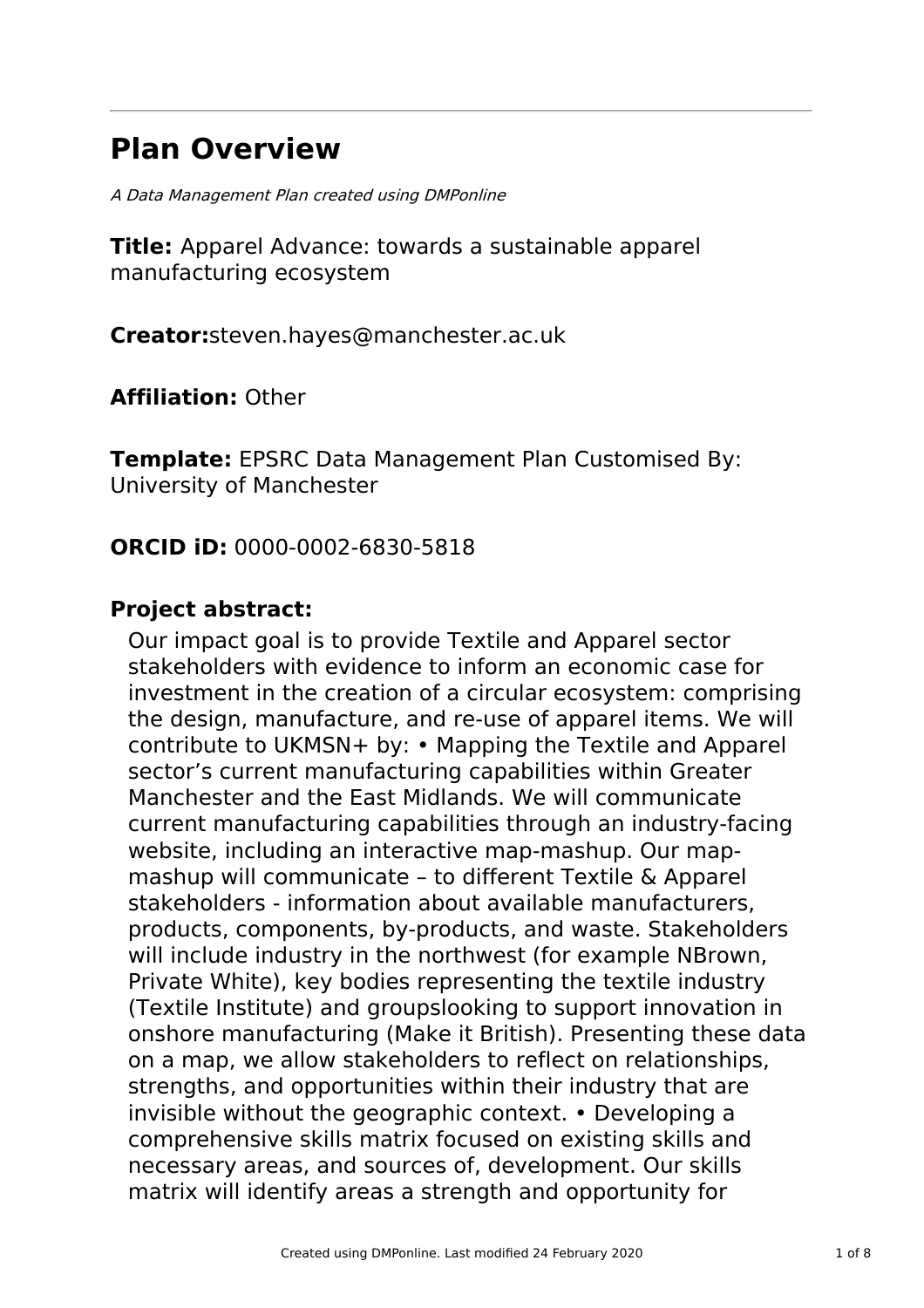growth. Government investors and UK Textile Manufacturers can use the skills matrix to enable the creation of a circular ecosystem for design, manufacture, and re-use of apparel items by connecting suitably skilled and motivated stakeholders. This will further support research focus to explore potential for bids to target key skills, training and adoption of new technologies. For continuation funding, we will apply to EPSRC's Manufacturing the Future and Sustainable Industries calls. Mass customisation is one avenue for the manufacture of bespoke garments for a population. Bespoke garments can reduce the waste inherent in the existing readyto-wear ecosystem because garments are thrown away due to lack of purchase or ill-fit. To achieve a circular ecosystem for design, manufacture, and re-use of apparel items, manufacturers must be able to mass produce, or adjust to achieve bespoke garments. We will address this problem. This UKMSN+ grant's outcomes will facilitate building trust and relationships with key UK Textile & Apparel stakeholders. We will partner with those UK Textile & Apparel stakeholders to achieve grant work packages and facilitate impact activities in the creation of a circular ecosystem for design, manufacture, and re-use of apparel items.

**ID:** 53324

# **Last modified:** 24-02-2020

# **Copyright information:**

The above plan creator(s) have agreed that others may use as much of the text of this plan as they would like in their own plans, and customise it as necessary. You do not need to credit the creator(s) as the source of the language used, but using any of the plan's text does not imply that the creator(s) endorse, or have any relationship to, your project or proposal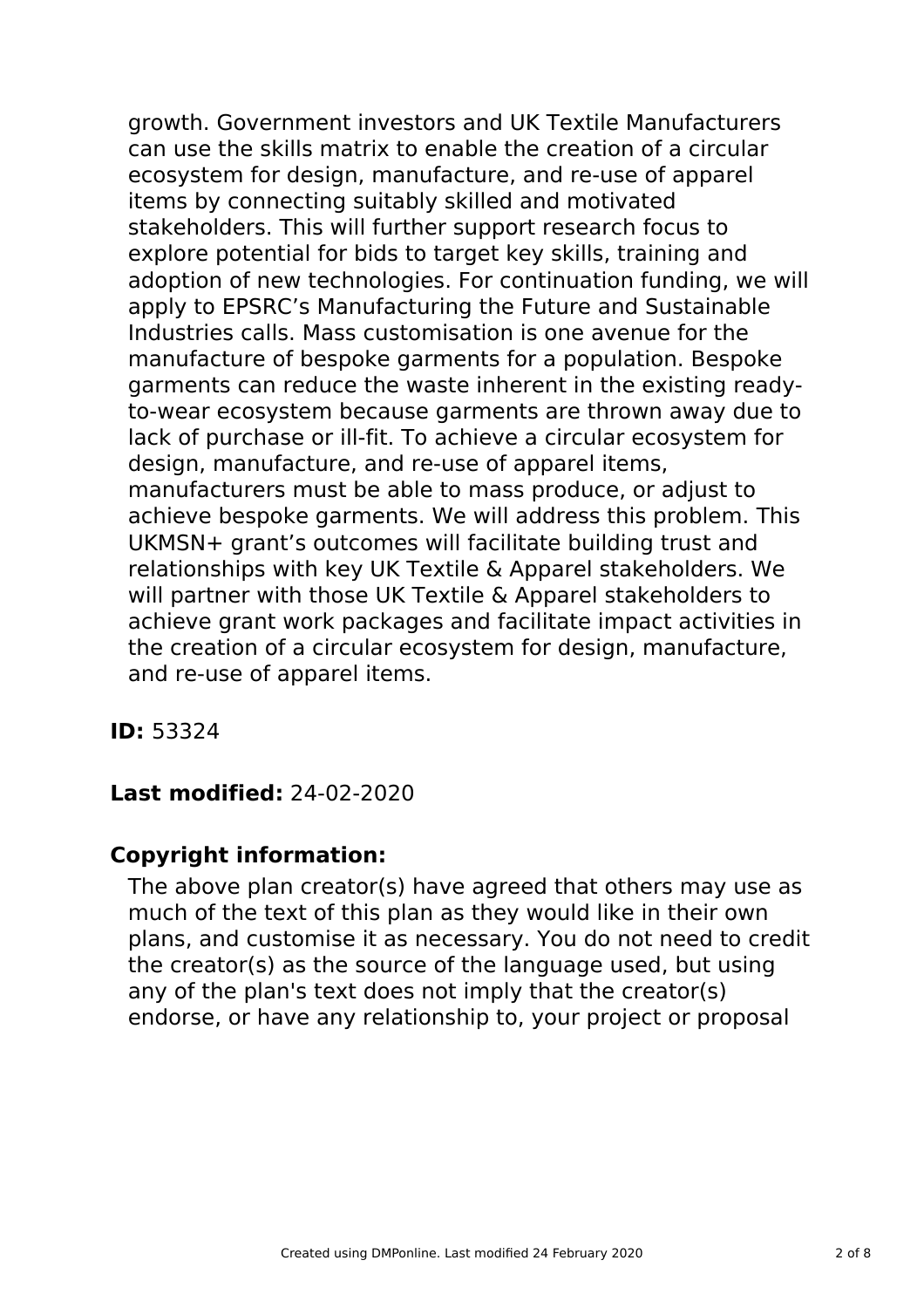# **Apparel Advance: towards a sustainable apparel manufacturing ecosystem**

# **Manchester Data Management Outline**

### **1. Will this project be reviewed by any of the following bodies (please select all that apply)?**

• Funder

### **2. Is The University of Manchester collaborating with other institutions on this project?**

Yes - Part of a collaboration and owning or handling data

A small contribution from a colleague at L'boro University

### **3. What data will you use in this project (please select all that apply)?**

- Generate textual supporting information only
- Re-use existing data (please list below)

PhD research data from current student.

### **4. Where will the data be stored and backed-up during the project lifetime?**

University of Manchester Research Data Storage Service (Isilon)

### **5. If you will be using Research Data Storage, how much storage will you require?**

 $\bullet$  < 1 TB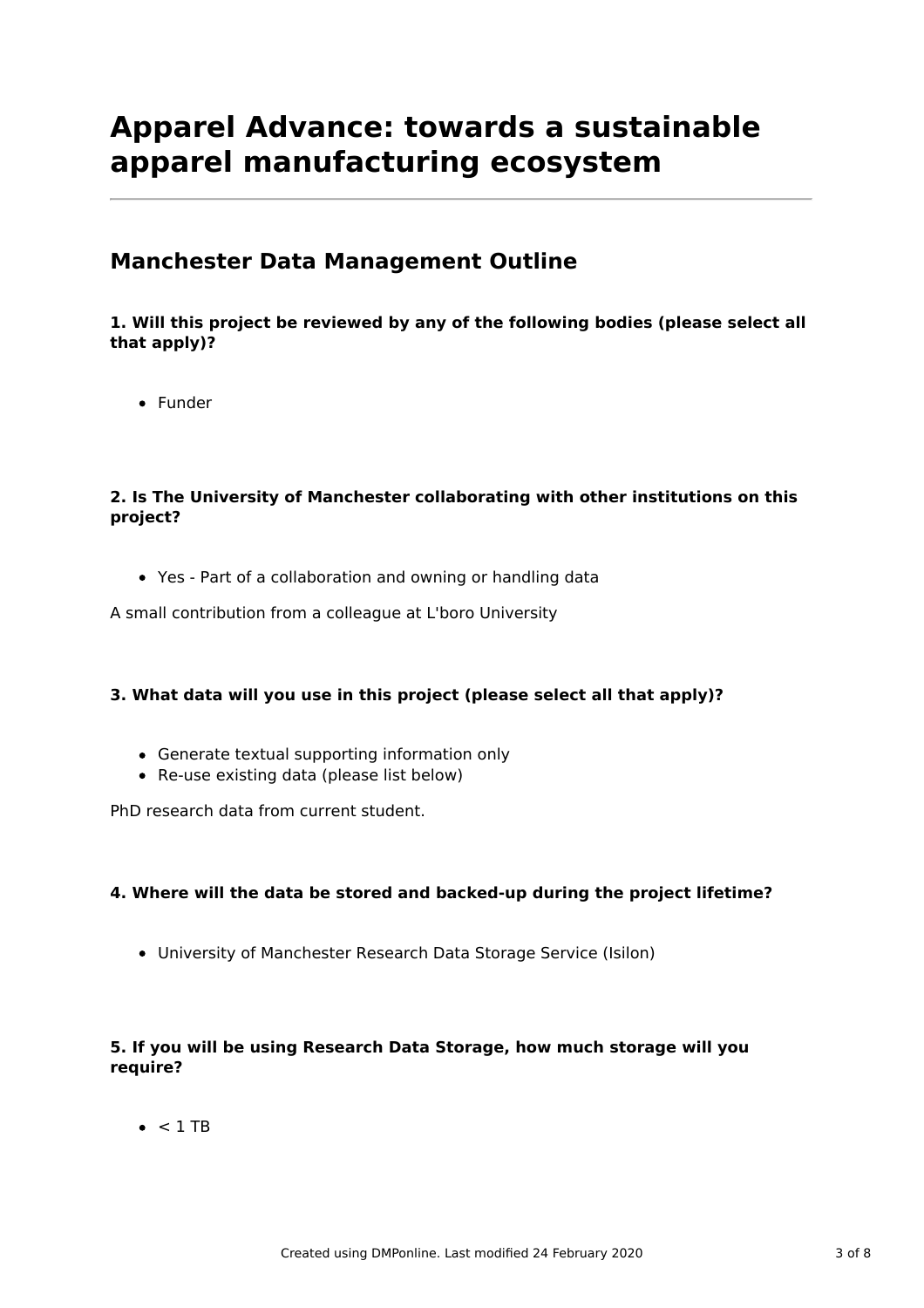### **6. Are you going to be working with a 3rd party data provider?**

• No

### **7. How long do you intend to keep your data for after the end of your project (in years)?**

0-4 years

#### **Questions about personal information**

**Personal information, also known as personal data, relates to identifiable living individuals. Special category personal data is more sensitive information such as medical records, ethnic background, religious beliefs, political opinions, sexual orientation and criminal convictions or offences information. If you are not using personal data then you can skip the rest of this section. Please note that in line with data [protection](http://www.staffnet.manchester.ac.uk/igo/data-protection/what-is-data-protection/) law (the General Data Protection Regulation and Data Protection Act 2018), personal information should only be stored in an identifiable form for as long as is necessary for the project; it should be pseudonymised (partially de-identified) and/or anonymised (completely de—identified) as soon as practically possible. You must obtain the**

**8. What type of personal information will you be processing (please select all that apply)?**

**appropriate ethical [approval](http://www.staffnet.manchester.ac.uk/services/rbess/governance/ethics/new-online-system-for-ethics-review-erm/) in order to use identifiable personal data.**

• No sensitive or personal data

#### **9. Please briefly outline how you plan to store, protect and ensure confidentiality of the participants' information.**

No personal information will be recorded or retained. We will be collecting text as we write it of opinions and ideas.

All other details will be business details and available in the public domain.

#### **10. If you are storing personal information (including contact details) will you need to keep it beyond the end of the project?**

• No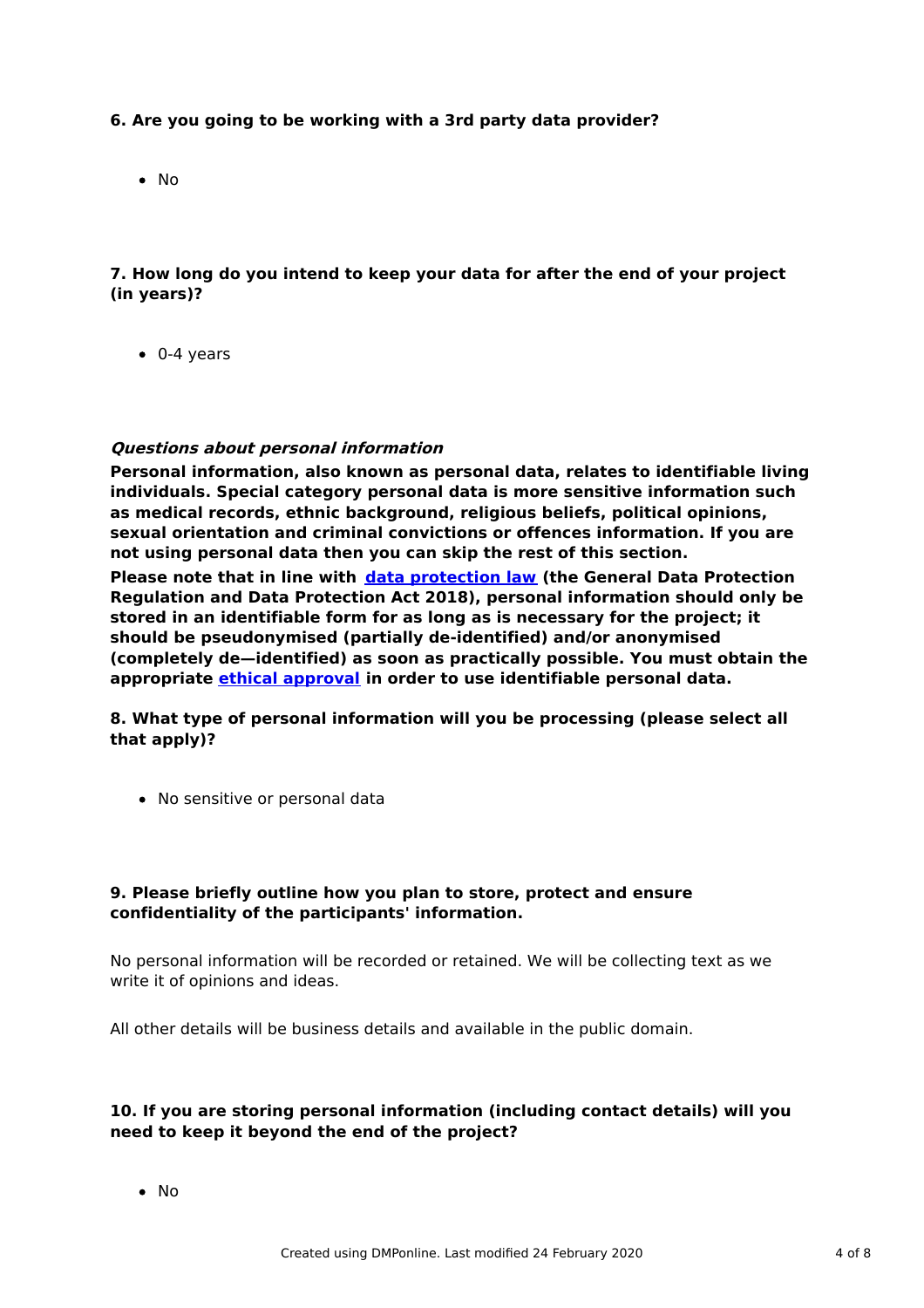**11. Will the participants' information (personal and/or sensitive) be shared with or accessed by anyone outside of the University of Manchester?**

• Not applicable

**12. If you will be sharing personal information outside of the University of Manchester will the individual or organisation you are sharing with be outside the EEA?**

 $\bullet$  No

#### **13. Are you planning to use the personal information for future purposes such as research?**

 $\bullet$  No

#### **14. Who will act as the data custodian for this study, and so be responsible for the information involved?**

Steven Hayes

#### **15. Please provide the date on which this plan was last reviewed (dd/mm/yyyy).**

2020-02-24

# **Data Collection**

#### **What data will you collect or create?**

Text-based statements of ideas for how the industrial sector can address the aims of the Sustainable Manufacturing network.

#### **How will the data be collected or created?**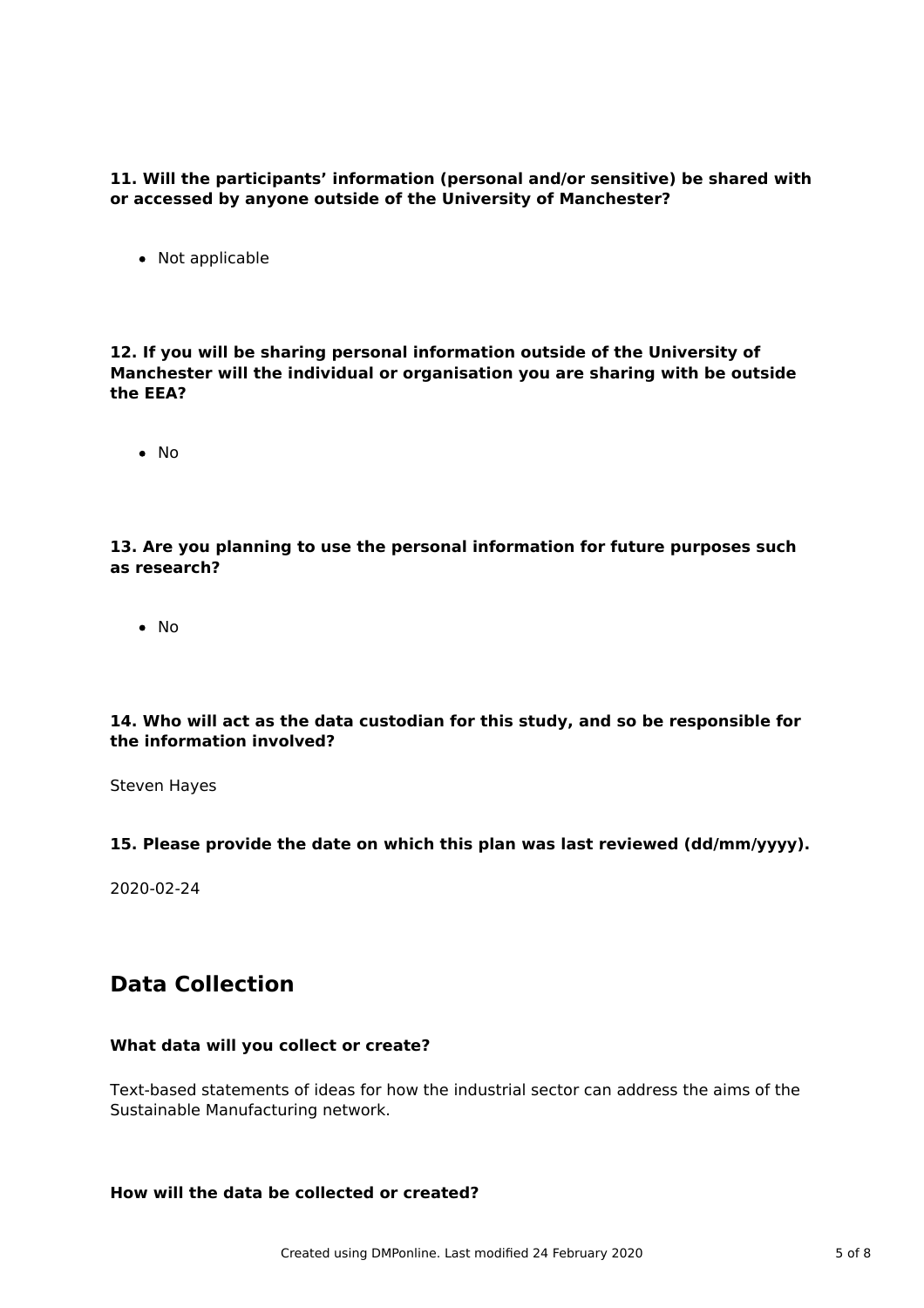Conversation. Notes take. Visuals created.

## **Documentation and Metadata**

#### **What documentation and metadata will accompany the data?**

Sector position. Employment and Economic Data. Geographical Location.

# **Ethics and Legal Compliance**

#### **How will you manage any ethical issues?**

There are no ethical issues according to our ethical decision tool.

#### **How will you manage copyright and Intellectual Property Rights (IPR) issues?**

Through the Universities centralised system.

# **Storage and Backup**

#### **How will the data be stored and backed up during the research?**

Text will be recorded on a secured HD and then stored in our secure data storage area.

#### **How will you manage access and security?**

Only myself as PI has access to the storage area. This will be extended to my CoI's

# **Selection and Preservation**